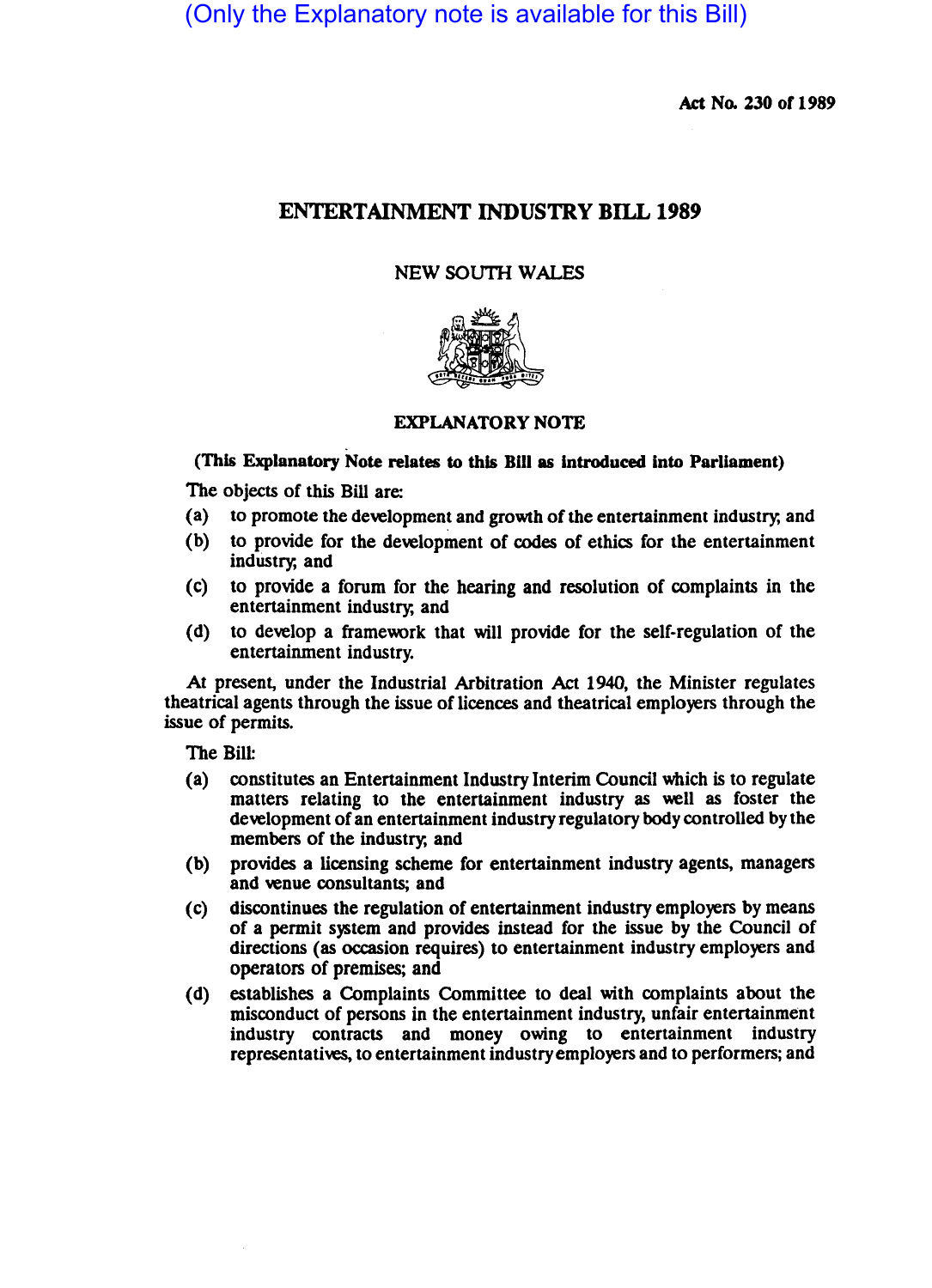- (e) provides for appeals from decisions of the Council and the Complaints Committee under the proposed Act; and
- (t) deals with trust accounts, bonds and other matters relating to the entertainment industry, and
- (g) repeals the provisions of the Industrial Arbitration Act 1940 relating to theatrical agents and employers; and
- (h) makes consequential amendments to other Acts.

## PART 1 - PRELIMINARY

Clause 1 specifies the short title of the proposed Act.

Clause 2 provides for the commencement of the proposed Act on a proclaimed day or days.

Clause 3 sets out the objects of the proposed AcL

Clause 4 defines expressions used in the proposed Act. In particular, "entertainment industry representative" is defined to mean an entertainment industry agent, a manager or a venue consultant.

### PART 2· ENTERTAINMENT INDUSTRY INTERIM COUNCIL

Clause 5 constitutes the Entertainment Industry Interim Council which is to be subject to the control and direction of the Minister and which is to consist of part-time members (including a Chairperson) appointed by the Minister.

Clause 6 deals with the general functions of the Council. In particular, the Council is, within 2 years of the commencement of the proposed Act, to foster the development of an industry based self-regulatory body and to report to the Minister on the setting up of such a body and on the consequential changes to be made to the proposed AcL

Clause 7 provides that 3 years after the commencement of the proposed Act, the Council is to be dissolved and, unless the Act has been amended to provide for the proposed self-regulatory body, the functions of the Council are to be taken over by the Minister.

## PART 3· COMPLAINTS

#### Division 1 • Making and determination of complaints

Clause 8 sets out, for the purposes of the proposed Part, what constitutes misconduct by a person in the entertainment industry.

Clause 9 enables a person to make complaints to the Council about misconduct, unfair entertainment industry contracts or failure to pay an amount Owing to an entertainment industry representative, an entertainment industry employer or a performer. A complaint must be in writing and the Council may refer a complaint to the Complaints Committee.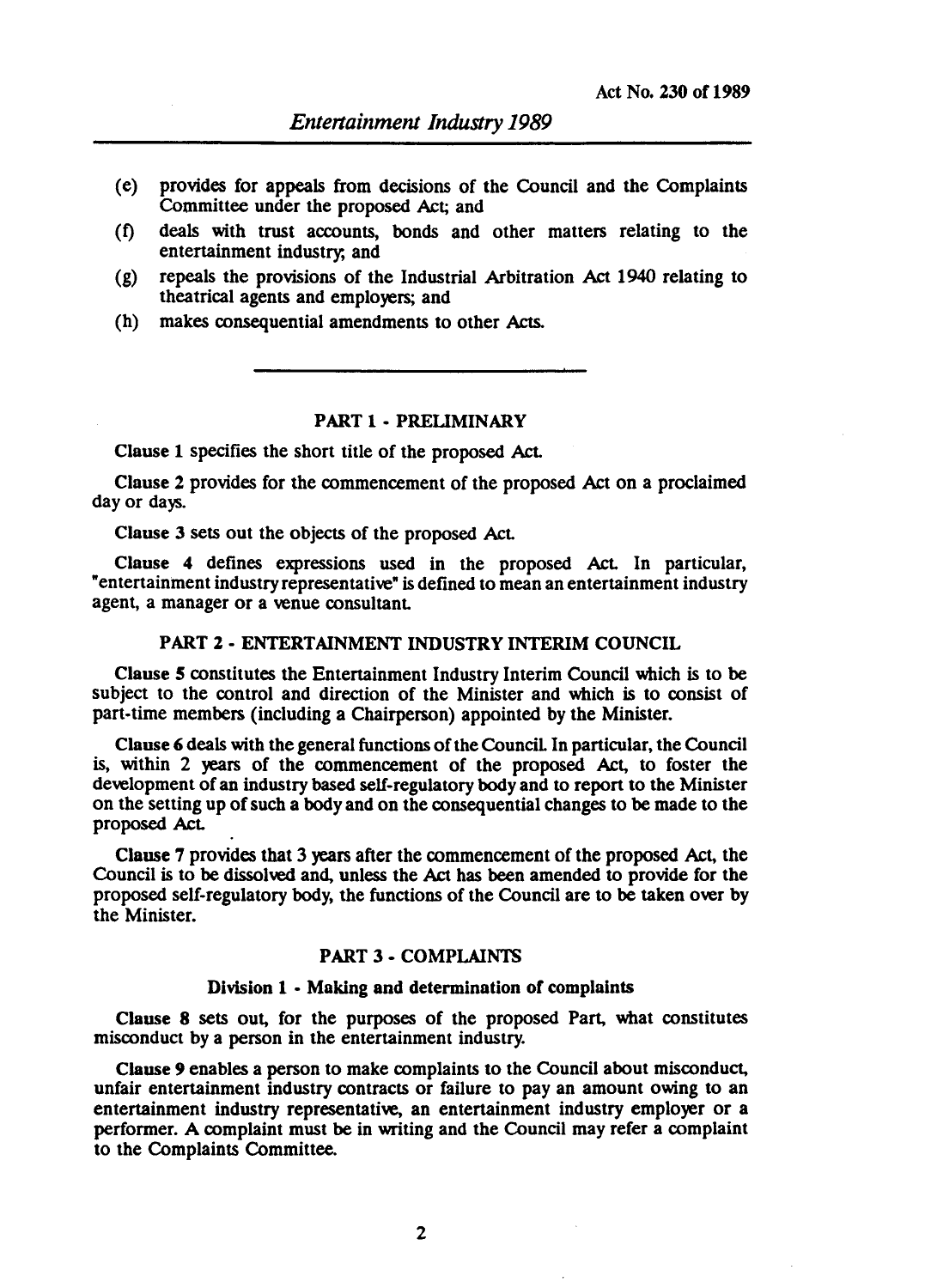Clause 10 authorises the Complaints Committee to conduct inquiries into complaints referred to it and provides that the Committee is required, when conducting an inquiry, to call before it any person who is the subject of a complaint to show cause wby the person should not be dealt with under the proposed Pan

Clause 11 empowers the Complaints Committee to make certain determinations or orders if it finds that a person is guilty of misconduct, including an order requiring the person to pay a penalty not exceeding SSOO to the Council

Clause 12 empowers the Complaints Committee to make an order varying an entertainment industry contract if it finds that the contract is unfair, harsh or unconscionable.

Clause 13 empowers the Complaints Committee to make an order requiring the payment of money Owing to an entertainment industry representative, an entertainment industry employer or a performer if it finds that a person has failed to pay an amount owing to the representative, employer or performer. The maximum amount that the Complaints Committee can order to be paid is S20,OOO.

Clause 14 provides that the Complaints Committee may certify an order for the payment of money Owing and such a certificate may be filed at a Local Court and entered as a judgment.

Clause 15 relates to the payment of any penalty ordered by the Council to be paid.

#### Division 2 • Complaints Committee

Clause 16 constitutes the Complaints Committee which is to consist of at least 3 members (including a Chairperson) appointed by the Minister.

Clause 17 provides for the constitution of the Complaints Committee for the purpose of conducting inquiries. More than one inquiry by the Complaints Committee may be conducted at anyone time.

#### PART 4 - REGULATION OF THE ENTERTAINMENT INDUSTRY

### Division 1 • IJcences

Clause 18 makes it an offence for a person to carry on (or advertise that the person carries on) the business of, or otherwise to act as, an entertainment industry agent, a manager or a venue consultant unless the person holds the particular type of licence which authorises the activity.

Clause 19 provides for the making of applications for licences to the Council and the matters to be included in applications.

Clause 20 sets out the qualifications for a licence, including a requirement that the applicant is a fit and proper person to hold a licence.

Clause 21 enables the Council to make inquiries to ensure that an applicant is a fit and proper person to hold a licence, including a request for a police report as to the character of the applicanL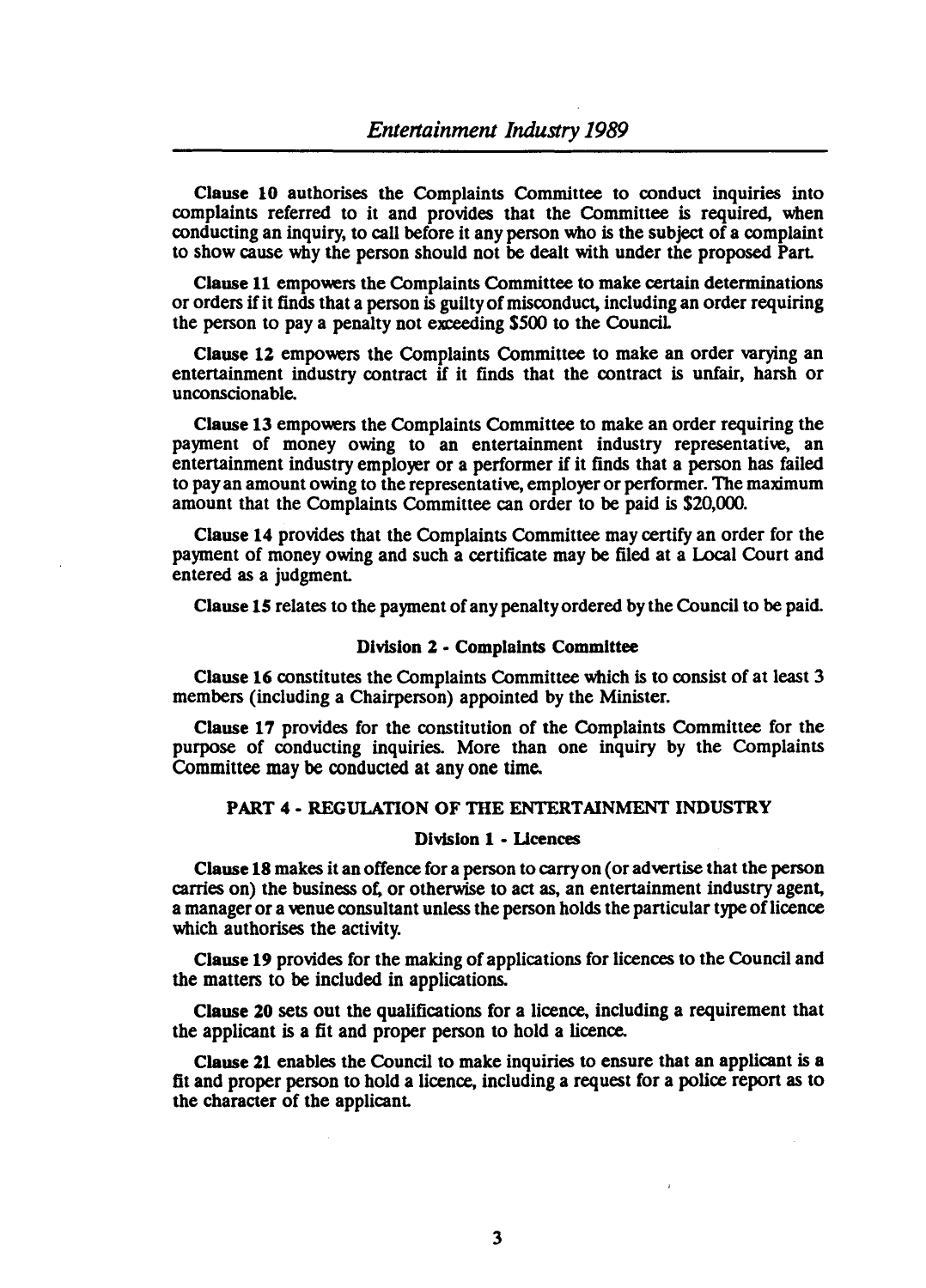Clause 22 provides for the determination by the Council of licence applications. In general, a licence is not to be issued unless the applicant meets the qualifications prescribed by or under the proposed Act.

Clause 23 requires the Council to give notice to persons whose applications for licences are refused and provides that the Council may refund any fees paid in respect of the applications.

Clause 24 provides for the issuing of provisional licences (which may be cancelled or suspended by the Council at any time) to certain applicants.

Clause 2S provides that a licence may be issued subject to conditions and that the Council may amend the licence by varying its conditions or by adding or omitting conditions.

Clause 26 enables the Council, subject to the regulations, to determine licence fees for different types of licences.

Clause 27 provides for the form in which a licence is to be issued.

Clause 28 provides that a licence continues in force until it is cancelled or surrendered but each year the licensee is required to apply to continue the licence.

Clause 29 enables the Council to cancel or suspend a licence on certain grounds, including the ground that the licence has been improperly obtained or that the licensee has failed to apply for a continuation of the licence. Also the Council may cancel or suspend a licence if the Complaints Committee determines that the licensee is guilty of misconduct and recommends the cancellation or suspension of the licence.

Clause 30 provides that a licence may be issued jointly to 2 or more persons.

Clause 31 provides for the issue of duplicate licences.

Clause 32 requires the holder of a licence to exhibit it at the holder's principal place of business.

Clause 33 requires the Council to keep a register of licences and provides for the inspection of the register.

Clause 34 enables a licence to be surrendered to the Council.

## Division 2 - Conduct of entertainment industry business

Clause 35 enables the Council to develop codes of ethics dealing with the standards of conduct and practice to be adopted by entertainment industry representatives, entertainment industry employers and performers. A breach of a code of ethics may be the subject of a complaint to the Complaints Committee.

Clause 36 enables the Council to issue directions to entertainment industry employers and to operators of premises concerning any matter relating to the employment of performers and provides that an employer or an operator who fails to comply (without reasonable excuse) with a direction will be guilty of an offence. An employer or an operator will have the opportunity to show cause why the direction should not be complied with.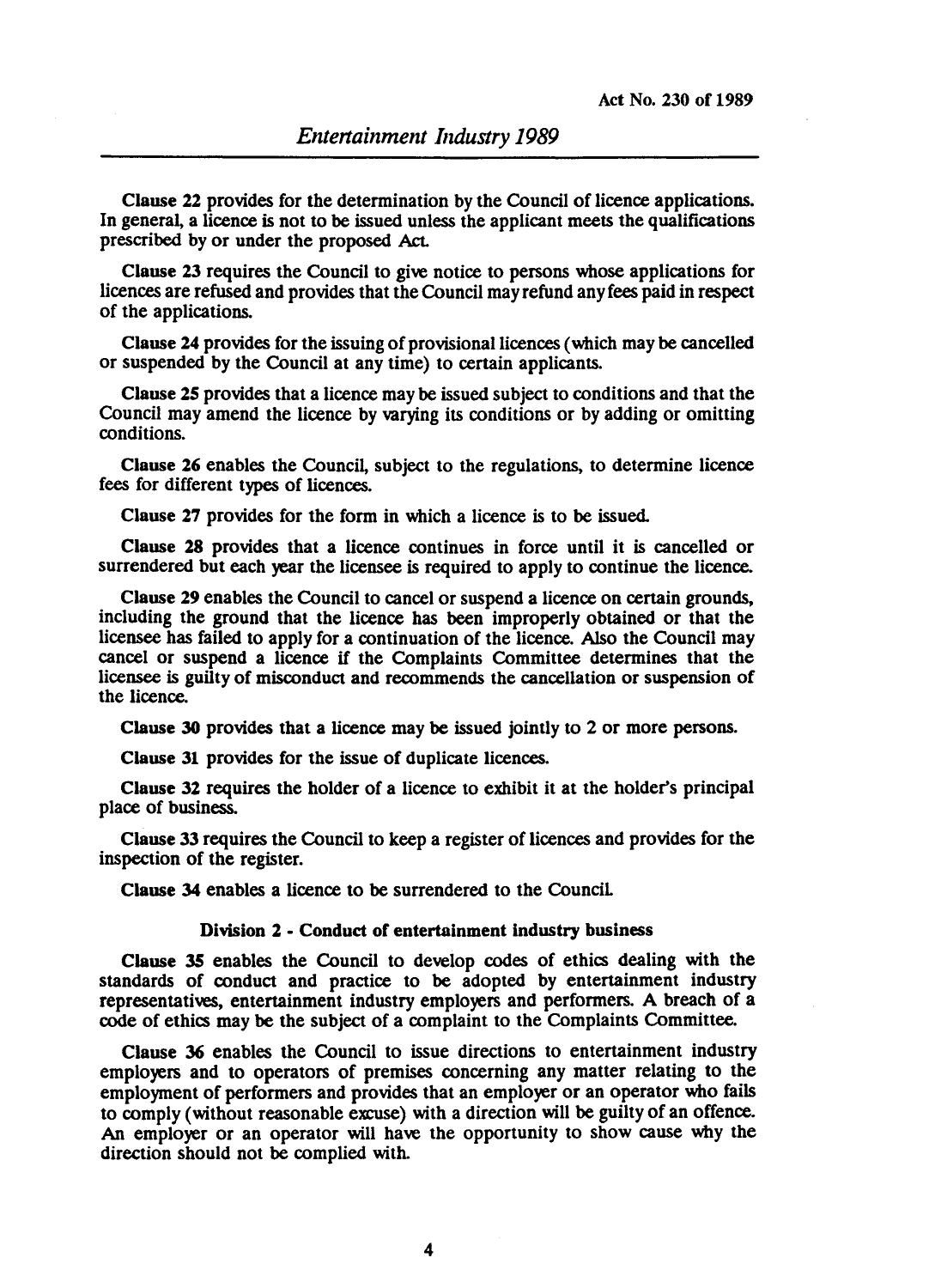Clause 37 enables the Council, if the employer or operator to whom a direction has been issued cannot be served with the direction or fails to comply with a direction, to issue a direction to the owner of any premises to which the direction to the employer or operator relates. Any such owner will have an opportunity to show cause why the direction should not be complied with.

Clause 38 specifies the maximum fees or other remuneration payable to entertainment industry representatives and makes other provisions regulating such fees or remuneration.

Clause 39 requires an entertainment industry agent or a manager who receives money from any person on behalf of a performer to establish a trust account in respect of the money.

Clause 40 provides that an entertainment industry agent or a manager who is required to establish a trust account is also required to lodge with the Council a bond to cover the payment of money owed to performers.

Clause 41 enables the Council to apply bond money to assist a performer if the performer suffers a loss by reason of any act or omission by an entertainment industry agent or a manager.

## PART 5 • APPEAlS

Clause 42 confers on a person a right of appeal to an industrial magistrate against certain decisions, including the refusal of the Council to issue a licence to the person, the issuing of a direction to the person by the Council and a determination or an order of the Complaints Committee in respect of the person.

Clause 43 provides that certain decisions of the Council or the Complaints Committee that can be appealed against have effect on a date not earlier than 21 days after service of the notice of the decision or when the decision is confirmed on appeaL

Clause 44 provides for procedures on appeals to an industrial magistrate under the proposed Act.

Clause 45 sets out the determinations which may be made by an industrial magistrate on an appeaL

Clause 46 provides for an appeal against the decision of an industrial magistrate to the Industrial Commission (constituted by a judicial member sitting alone), but only on a point of law.

# PART 6 - FINANCE

Clause 47 establishes, in the Special Deposits Account in the Treasury, the Entertainment Industry Fund.

Clause 48 sets out the money which is to be paid into the Entertainment Industry Fund.

Clause 49 sets out the payments which may be made from the Entertainment Industry Fund.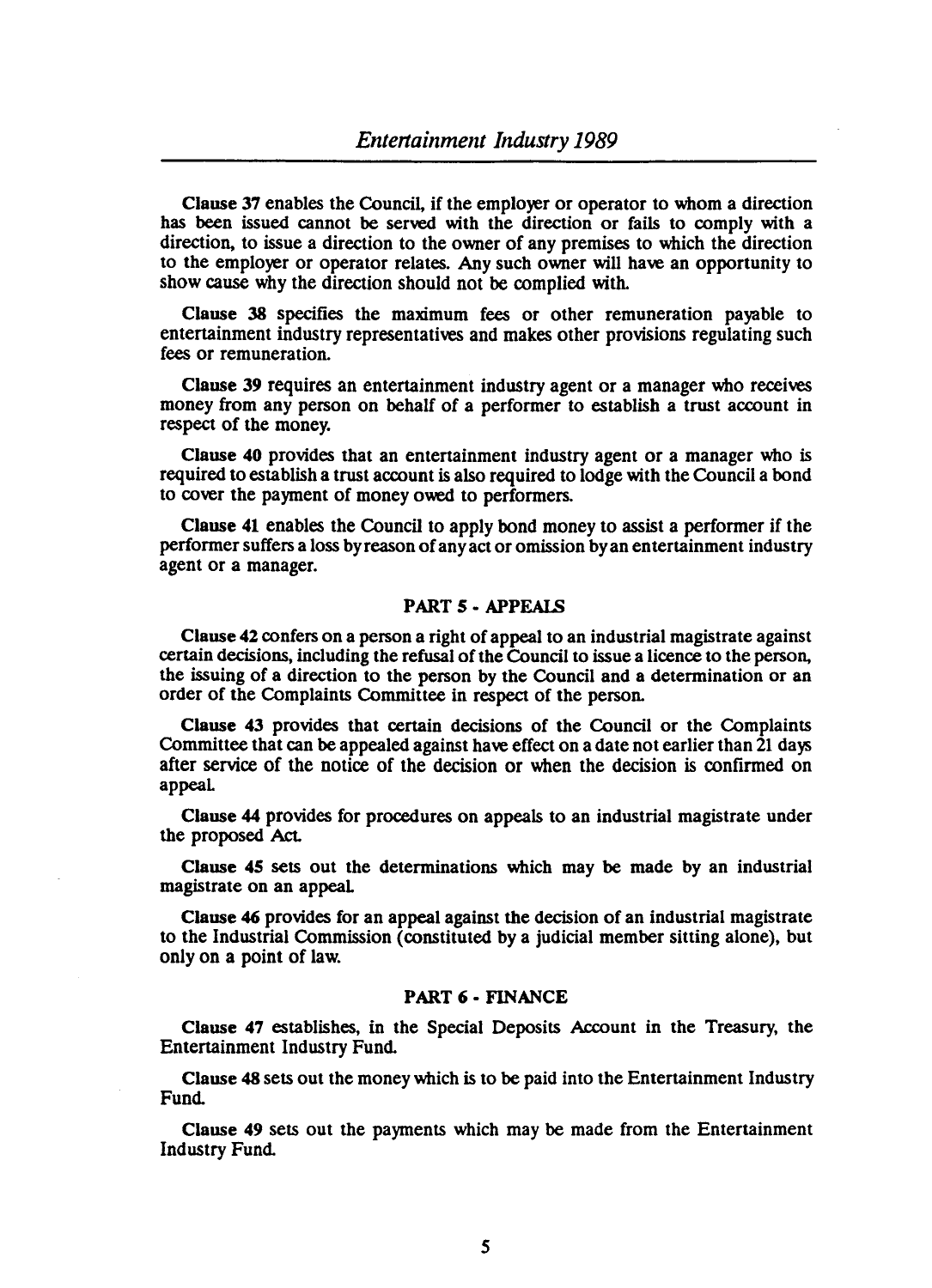Clause 50 provides for the financial year of the CounciL

Clause 51 sets out the Council's investment powers.

### PART 7 - GENERAL

Clause 52 makes it an offence, except in certain specified circumstances, to disclose relevant information (for example, information about the business or financial affairs of a person) obtained in connection with the administration or execution of the proposed Act.

Clause 53 empowers the Council to delegate its functions.

Clause 54 exculpates from personal liability the members of the Council or the Complaints Committee and any person acting under the direction of the Council or the Complaints Committee, for any matter or thing done in good faith for the purposes of executing the proposed Act.

Clause 55 provides that the proposed Act prevails despite any stipulation to the contrary in any contract or agreement

Clause 56 empowers the Council to require information from any entertainment industry representative or entertainment industry employer in connection with the person's business and makes it an offence to fail to comply with any such requirement

Clause 57 empowers an authorised person to enter premises for the purposes of investigating alleged contraventions of the proposed Act.

Clause 58 provides for the issue of search warrants authorising the entry of premises for the purposes of investigating alleged contraventions of the proposed Act

Clause 59 creates an offence relating to the obstruction of an authorised person acting under proposed section 57 or 58.

Clause 60 is an evidentiary provision that enables a certificate to be given for the purpose of proving, in proceedings, that a person was the holder of a licence under the proposed Act or that a licence was cancelled or suspended.

Clause 61 provides for the service of documents under the proposed Act, including the service of documents on the Council or the Complaints Committee.

Clause 62 empowers the Council to recover a penalty or other money owed to it as a debt in a court of competent jurisdiction.

Clause 63 provides that proceedings for offences against the proposed Act or the regulations are to be dealt with summarily before an industrial magistrate.

Clause 64 empowers the Governor to make regulations under the proposed Act for certain purposes.

Clause 65 gives effect to Schedule 3 which contains savings, transitional and other provisions.